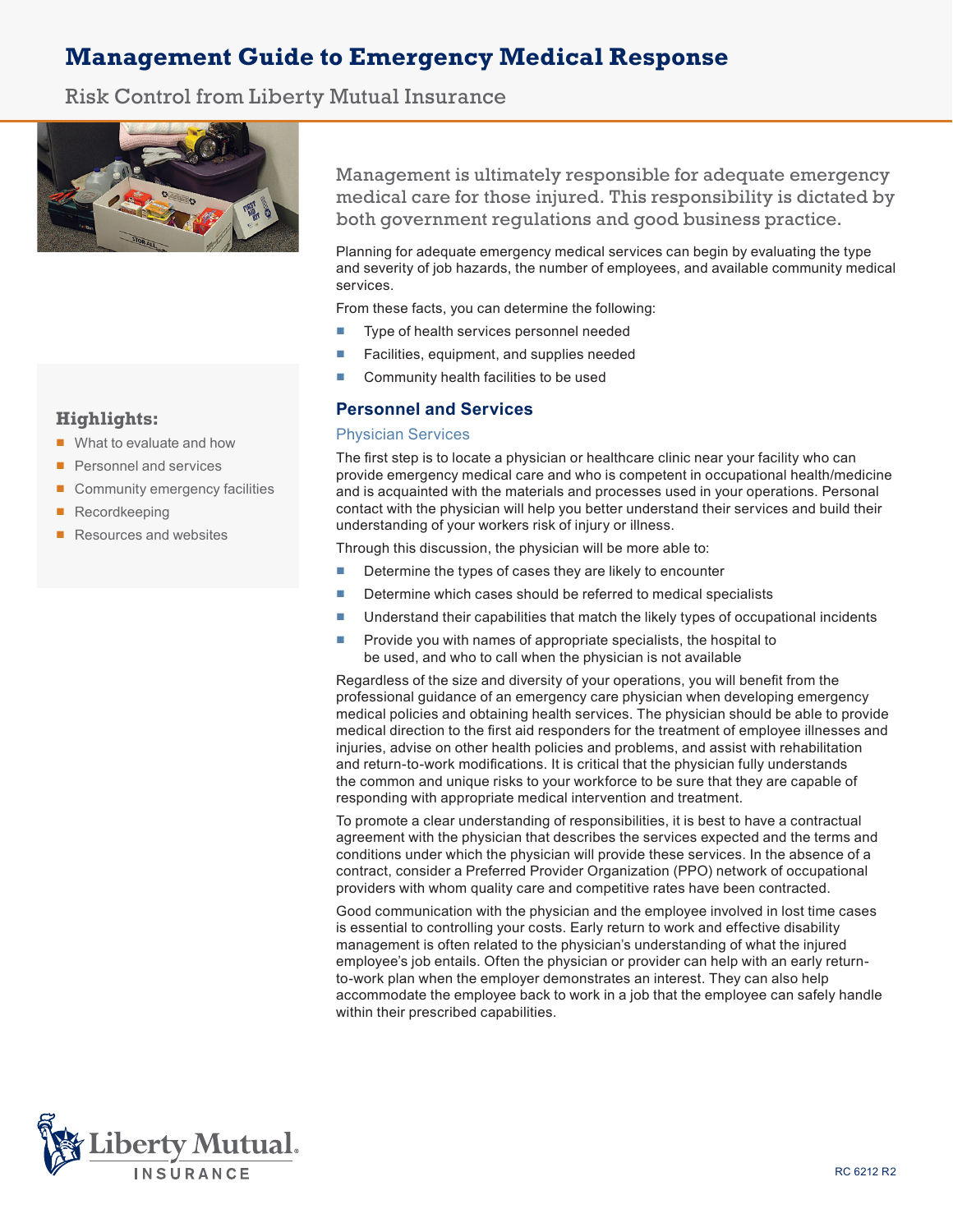#### Occupational Nurse Services

An occupational nurse can help reduce the number of cases requiring off-site medical attention as well as reduce work time lost for medical cases. The major cases will be assured of receiving appropriate care and closer follow up can be maintained with injured workers and their physicians to expedite an early and productive return to work.

#### First Aid Responders

For many companies, the first aid responders will be the only "health" personnel on the premises. The training of the first responder in emergency care planning, techniques, and transportation is the single most important factor in providing emergency care. Emergency care training can be obtained through the local chapter of the American Red Cross or through vocational technical schools.

A minimum of two workers on each shift should be trained and assigned the responsibility for emergency care and maintaining medical equipment and supplies. Training should include up-to-date methods of cardio-pulmonary resuscitation (CPR).

Consider training all supervisory personnel or a number of employees in emergency care, especially CPR, to help first responders in life saving techniques, transportation, and the planning and direction of activities at the scene of the accident. You may even consider training designated employees as certified instructors in emergency care. This would help ensure availability and continuity of first aid services and qualified first aid responders, and avoid compromising the safety of untrained persons attempting to perform first aid.

## **Community Emergency Facilities**

Community facilities include the hospital, ambulance services, the rescue squad, burn center, fire department, hazardous materials response, and medical specialists. Establish company policies and procedures for when and how these services are to be utilized. Keep your first aid responders informed of your protocol for contacting and using these services.

Post telephone numbers of trained first aid responders, key company personnel, physicians and healthcare providers, and community emergency facilities in strategic locations such as near the first aid facility, the switchboard, certain identified telephones, etc.

#### **The Hospital**

Become familiar with your hospital's emergency capabilities and admitting procedures. Is the hospital emergency room open 24 hours a day? If not, know the alternatives. Know what specific information needs to accompany an injured worker to the hospital. Consider holding meetings or "drills" to familiarize your emergency responders with the route to the hospital, the hospital itself, and the admitting procedures. Identify roles and functions and be prepared for potential emergencies.

## **Ambulance and "LifeFlight"**

Because handling and transporting the injured is so important, you will need to thoroughly investigate how, when, and where qualified ambulance services can be obtained. Selecting an ambulance service should be based on the qualifications of the ambulance drivers, the training of ambulance attendants, and the condition of the vehicle and the emergency care equipment. These services must meet minimum standards, ordinances, or statutes regulating ambulance services. In many communities, emergency ambulance services are provided by the local fire department. Be sure they, too, are well aware of trauma potential and sources at your business, to ensure they are ready to respond appropriately when called.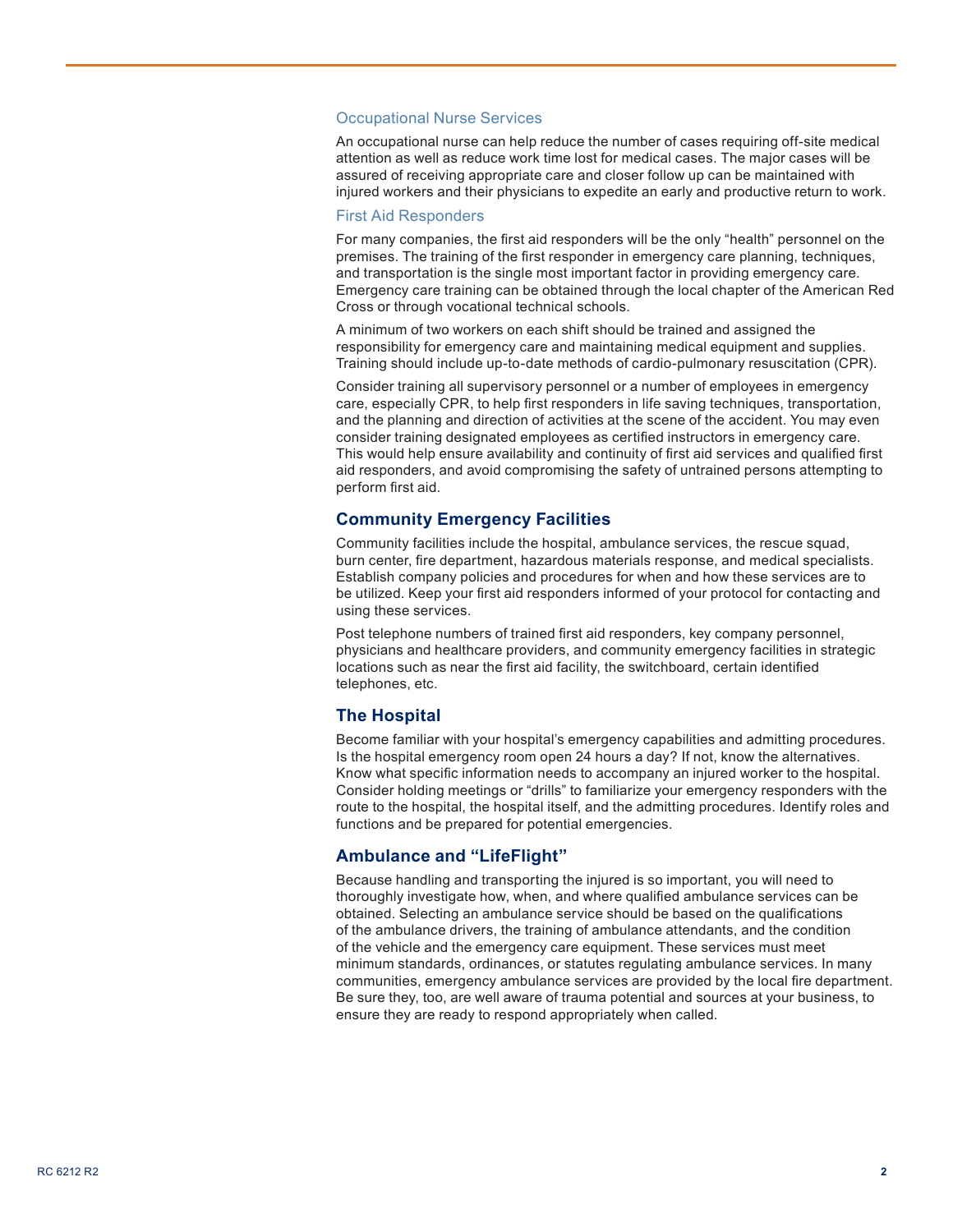# **Other Emergency Help Sources**

Awareness of other community emergency services such as the fire department, trauma center, rescue squad, and burn center should be considered in your emergency planning. Set your procedures for when and how these services should be obtained. If you deal with special materials (i.e., picric acid, hydrofluoric acid, etc.), be sure that local responders are prepared to respond to and contain this type of emergency.

## **Communications**

Be certain that you have adequate communication means to summon emergency services or responding parties, even when staffing is at its lowest points; whether it be second or third shift or during slow seasons of service or production when some workers are alone or isolated from the rest of the workforce. Ensure adequate communications are available for "incidental operations" or tasks that may become the source of a fatality or catastrophe.

## **Basic First Aid Supplies**

The following supplies are considered basic to an industrial first aid inventory:

- Ace bandage, 3-inch
- Splinter forceps
- "Band-Aid" strips or adhesive bandages
- Splints of varying size
- Eye dressing pack
- Triangular bandages
- Adhesive tape
- Sterile surgical gauze rolls, 3-yard roll
- Anti-bacterial soap
- Chemical cold packs
- Self-adhering gauze roll, 1-inch and 1 1/2-inch
- Pillow and blanket
- Sterile gauze squares, 4-inch by 4-inch
- Disposable mouthpiece for mouth to mouth resuscitation (CPR)
- Compress bandages, 4-inch
- Disposable plastic gloves
- Eye wash solution
- Splash protective eyewear
- Scissor

Any additions should be discussed with your consulting physician. Obtain written authorization and instructions for other prescribed supplies.

## **Portable First Aid Kit**

In addition to the supplies used for routine first aid, a separate emergency kit should be maintained for situations where it is best for first responders to go to the injured worker. The kit should be portable, readily available and used only for major emergencies. This kit should be replenished after each use.

The recommended contents should include at least the following:

- Ace bandage, 3-inch
- Pencil, paper, and plastic bag
- Triangular bandage
- Disposable mouthpiece for CPR
- Sterile gauze squares, 4-inch by 4-inch
- Disposable plastic gloves
- Sterile pressure dressings
- Plastic bag (red colored for potential infectious waste disposal)
- Surgical gauze rolls, 3-yard roll
- Personal protective equipment for bloodborne protection
- Chemical cold packs